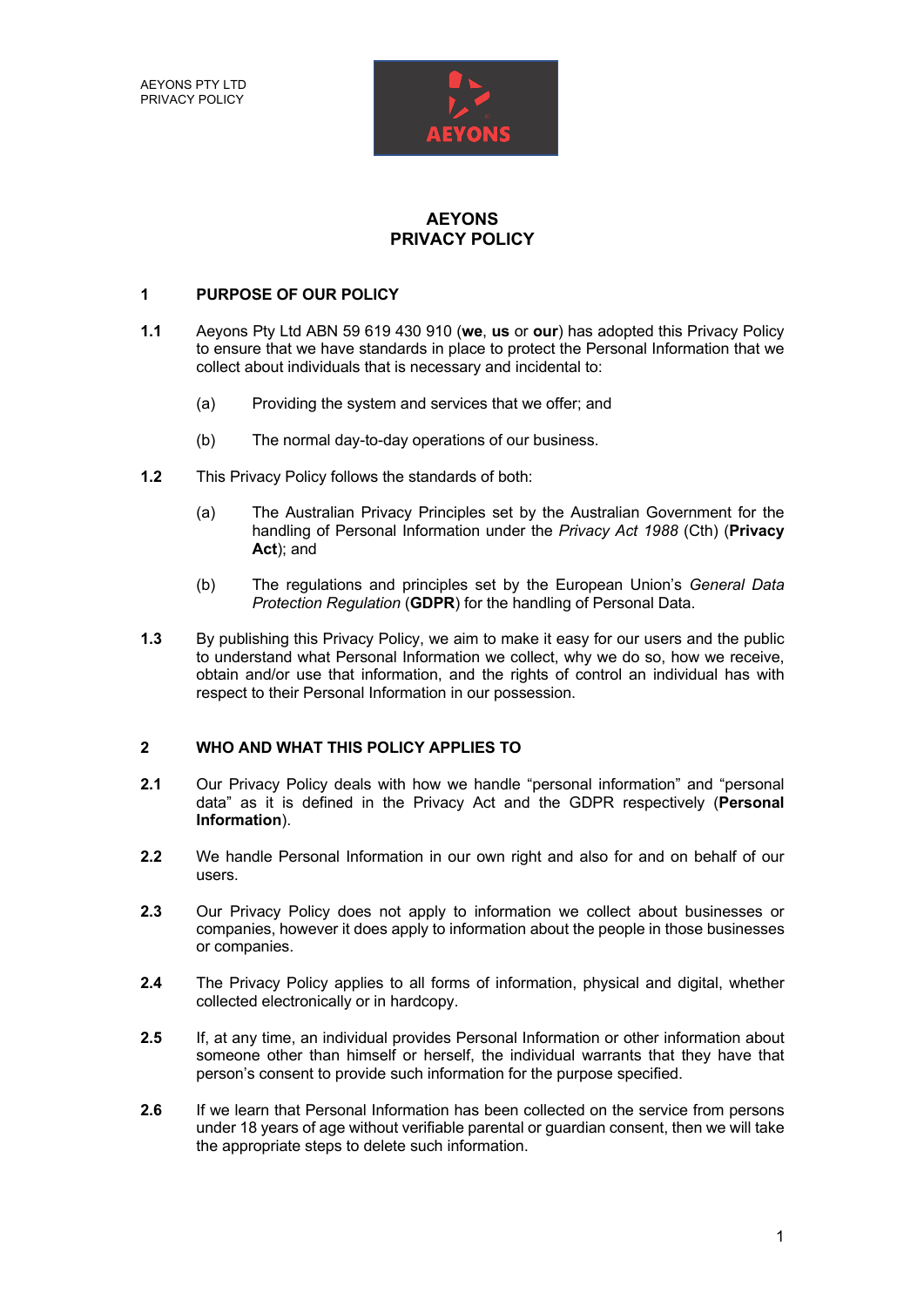### **3 THE INFORMATION WE COLLECT**

- **3.1** Without limitation, the type of information we may collect is:
	- (a) **Personal Information.** We may collect personal details such as an individual's name, location, date of birth, nationality, family details and other information defined as "Personal Information" in the Privacy Act that allows us to identify who the individual is;
	- (b) **Contact Information.** We may collect information such as an individual's email address, telephone & fax number, third-party usernames, residential, business and postal address and other information that allows us to contact the individual;
	- (c) **Financial Information.** We may collect financial information related to an individual such as any bank or credit card details used to transact with us and other information that allows us to transact with the individual and/or provide them with our services;
	- (d) **Statistical Information.** We may collect information about an individual's online and offline preferences, habits, movements, trends, decisions, associations, memberships, finances, purchases and other information for statistical purposes; and
	- (e) **Information an individual sends us.** We may collect any personal correspondence that an individual sends us, or that is sent to us by others about the individual's activities.
- **3.2** We may collect other Personal Information about an individual, which we will maintain in accordance with this Privacy Policy.
- **3.3** We may also collect non-Personal Information about an individual such as information regarding their computer, network and browser. Where non-Personal Information is collected the Australian Privacy Principles and the GDPR do not apply.

### **4 HOW INFORMATION IS COLLECTED**

- **4.1** Most information will be collected in association with an individual's use of our digital platform for musical education and lessons (**Aeyons**), an enquiry about Aeyons or generally dealing with us. In particular, information is likely to be collected as follows:
	- (a) **Registrations/Bookings.** When an individual registers or books for a service, account, connection or other process whereby they enter Personal Information details in order to receive or access something, including a transaction;
	- (b) **Supply.** When an individual supplies us with goods or services;
	- (c) **Contact.** When an individual contacts us in any way;
	- (d) **Access.** When an individual accesses us physically we may require them to provide us with details for us to permit them such access. When an individual accesses us through the internet we may collect information using cookies (if relevant – an individual can adjust their browser's setting to accept or reject cookies) or analytical services; and/or
	- (e) **Pixel Tags.** Pixel tags enable us to send email messages in a format customers can read and they tell us whether mail has been opened.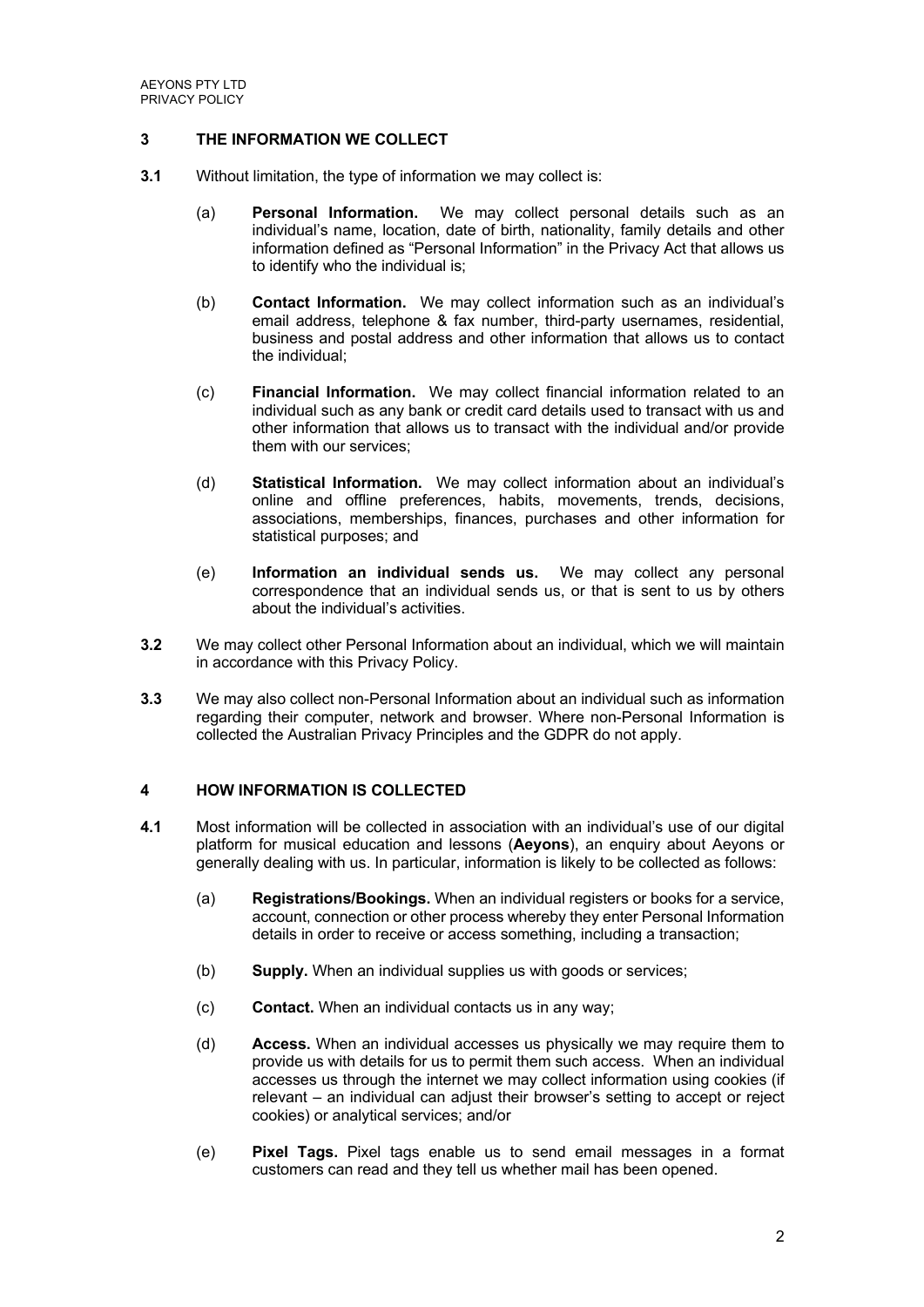- **4.2** As there are many circumstances in which we may collect information both electronically and physically, we will endeavour to ensure that an individual is always aware of when their Personal Information is being collected.
- **4.3** Where we obtain Personal Information without an individual's knowledge (such as by accidental acquisition from a user), we will either delete/destroy the information, or inform the individual that we hold such information, in accordance with the Australian Privacy Principles and the GDPR.

## **5 WHEN PERSONAL INFORMATION IS USED & DISCLOSED**

- **5.1** In general, the primary principle is that we will not use any Personal Information other than for the purpose for which it was collected other than with the individual's permission. The purpose of collection is determined by the circumstances in which the information was collected and/or submitted.
- **5.2** We will only process Personal Information when we can identify a lawful basis to do so. It is always our responsibility to ensure that we can demonstrate which lawful basis applies to the particular processing purpose.
- **5.3** The most common lawful bases relied upon are:
	- (a) *Consent*: we will only rely upon express, clear and informed consent. Any consent provided may specify and/or restrict the purpose and can be withdrawn at any time without penalty. We will keep a record of when and how we got consent from an individual.
	- (b) *Legitimate interests*: we will only rely upon an identifiable legitimate interest where we can demonstrate that the processing of Personal Information is necessary to achieve it by balancing it against the individual's interests, rights and freedoms. We will keep a record of our legitimate interests' assessments.
- **5.4** We will retain Personal Information for the period necessary to fulfil the purposes outlined in this Privacy Policy unless a longer retention period is required or permitted by law.
- **5.5** If it is necessary for us to disclose an individual's Personal Information to third parties in a manner compliant with the Australian Privacy Principles and the GDPR in the course of our business, we will inform you that we intend to do so, or have done so, as soon as practical.
- **5.6** We will not disclose or sell an individual's Personal Information to unrelated third parties under any circumstances, unless the prior written consent of the individual is obtained.
- **5.7** Information is used to enable us to operate our business, especially as it relates to an individual. This may include:
	- (a) The provision of goods and services between an individual and us;
	- (b) Verifying an individual's identity;
	- (c) Communicating with an individual about:
		- i Their relationship with us;
		- ii Our goods and services;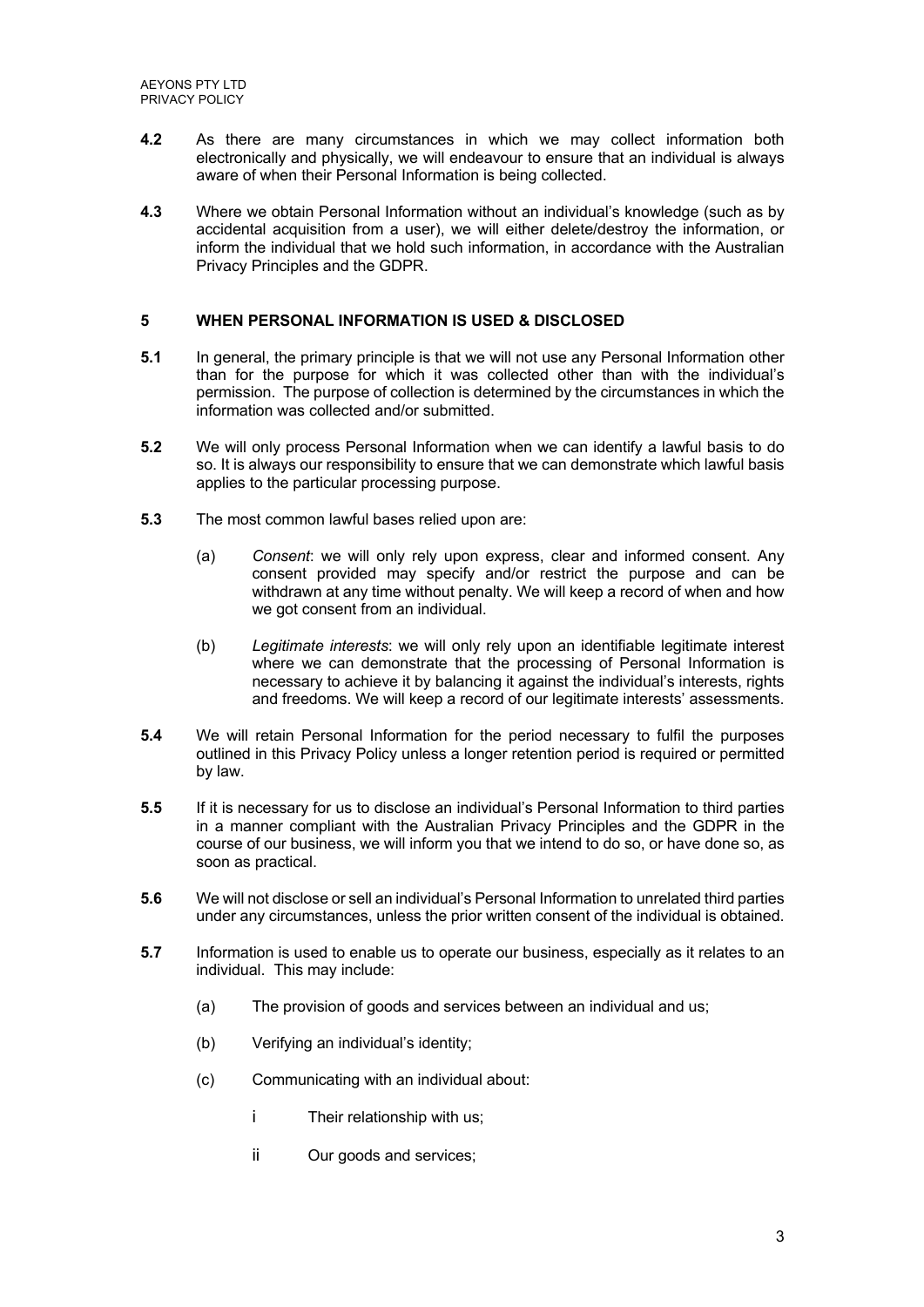- iii Our own marketing and promotions to customers and prospects;
- iv Competitions, surveys and questionnaires;
- (d) Investigating any complaints about or made by an individual, or if we have reason to suspect that an individual is in breach of any of our terms and conditions or that an individual is or has been otherwise engaged in any unlawful activity; and/or
- (e) As required or permitted by any law (including the Privacy Act).
- **5.8** The individual shall have the right to object at any time to the processing of their Personal Information for direct marketing purposes, which includes profiling to the extent that it is related to such direct marketing. If we receive such a request, we will stop the processing of Personal Information for direct marketing purposes immediately without charge or penalty.
- **5.9** There are some circumstances in which we must disclose an individual's information:
	- (a) Where we reasonably believe that an individual may be engaged in fraudulent, deceptive or unlawful activity that a governmental authority should be made aware of;
	- (b) As required by any law (including the Privacy Act); and/or
	- (c) In order to sell our business (in that we may need to transfer Personal Information to a new owner).
- **5.10** We will not disclose an individual's Personal Information to any entity outside of Australia that is in a jurisdiction that does not have a similar regime to the Australian Privacy Principles or an implemented and enforceable privacy policy similar to this Privacy Policy. We will take reasonable steps to ensure that any disclosure to an entity outside of Australia will not be made until that entity has agreed in writing with us to safeguard Personal Information as we do.
- **5.11** We may utilise third-party service providers to communicate with an individual and to store contact details about an individual. These service providers may be located outside of Australia.

# **6 OPTING "IN" OR "OUT"**

- **6.1** An individual may opt to not have us collect and/or process their Personal Information. This may prevent us from offering them some or all of our services and may terminate their access to some or all of the services they access with or through us. They will be aware of this when:
	- (a) **Opt In.** Where relevant, the individual will have the right to choose to have information collected and/or receive information from us (for clarity, consent must involve an unambiguous positive action to opt in); or
	- (b) **Opt Out.** Where relevant, the individual will have the right to choose to exclude himself or herself from some or all collection of information and/or receiving information from us.
- **6.2** If an individual believes that they have received information from us that they did not opt in or out to receive, they should contact us using the details as set out below.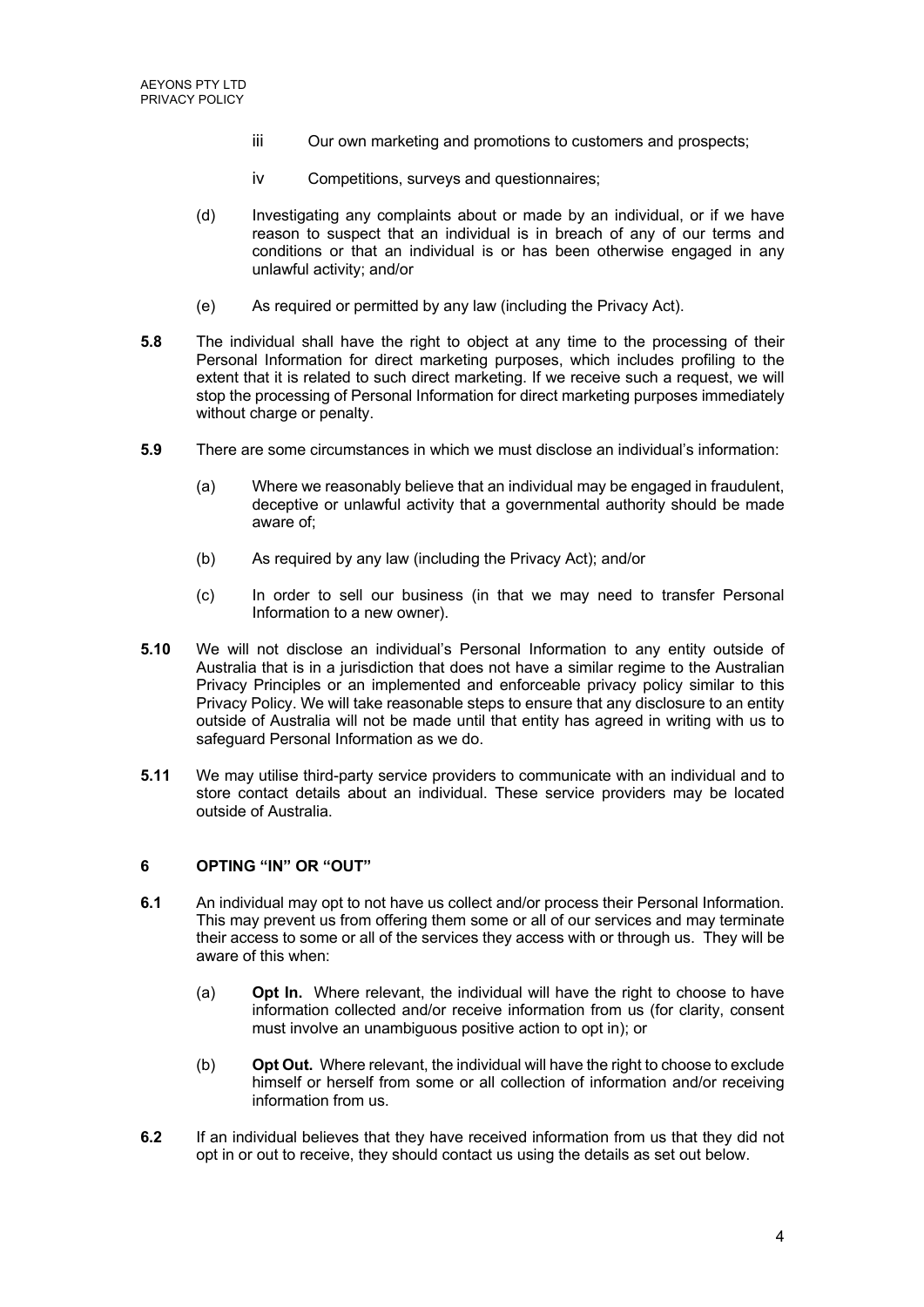## **7 THE SAFETY & SECURITY OF PERSONAL INFORMATION**

- **7.1** We may appoint a Data Protection Officer to oversee the management of this Privacy Policy and compliance with the Australian Privacy Principles, the Privacy Act and the GDPR. This officer may have other duties within our business and also be assisted by internal and external professionals and advisors.
- **7.2** We will take all reasonable precautions to protect an individual's Personal Information from unauthorised access. This includes appropriately securing our physical facilities and electronic networks.
- **7.3** Each individual that provides information to us via the internet or by post does so at their own risk. We cannot accept responsibility for misuse or loss of, or unauthorised access to, Personal Information where the security of information is not within our control.
- **7.4** We are not responsible for the privacy or security practices of any third party (including third parties that we are permitted to disclose an individual's Personal Information to in accordance with this policy or any applicable laws), unless otherwise required by the Privacy Act and the GDPR. The collection and use of an individual's information by such third parties may be subject to separate privacy and security policies.
- **7.5** If an individual suspects any misuse or loss of, or unauthorised access to, their Personal Information, they should let us know immediately.
- **7.6** We are not liable for any loss, damage or claim arising out of another person's use of the Personal Information where we were authorised to provide that person with the Personal Information.
- **7.7** Where there is a breach of security leading to the accidental or unlawful destruction, loss, alteration, unauthorised disclosure of, or access to, Personal Information, then:
	- (a) We will immediately establish the likelihood and severity of the resulting risk to wider rights and freedoms of natural persons;
	- (b) If we determine there is a risk from the security breach, then we will immediately notify the relevant supervisory authority and provide all relevant information on the particular breach, and by no later than 72 hours after having first become aware of the breach;
	- (c) If we determine there is a high risk from the security breach (a higher threshold than set for notifying supervisory authorities), we will immediately notify the affected individuals and provide all relevant information on the particular breach without undue delay.
- **7.8** We will document the facts relating to any security breach, its effects and the remedial action taken, and investigate the cause of the breach and how to prevent similar situations in the future.

#### **8 HOW TO ACCESS, UPDATE AND/OR REMOVE INFORMATION**

**8.1** Subject to the Australian Privacy Principles and the GDPR, an individual has the right to request from us the Personal Information that we have about them, and we have an obligation to provide them with such information as soon as practicable, and by no later than 28 days of receiving the written request. The individual is free to retain and reuse their Personal Information for their own purposes. We may be required to transmit the Personal Information directly to another organisation if this is technically feasible.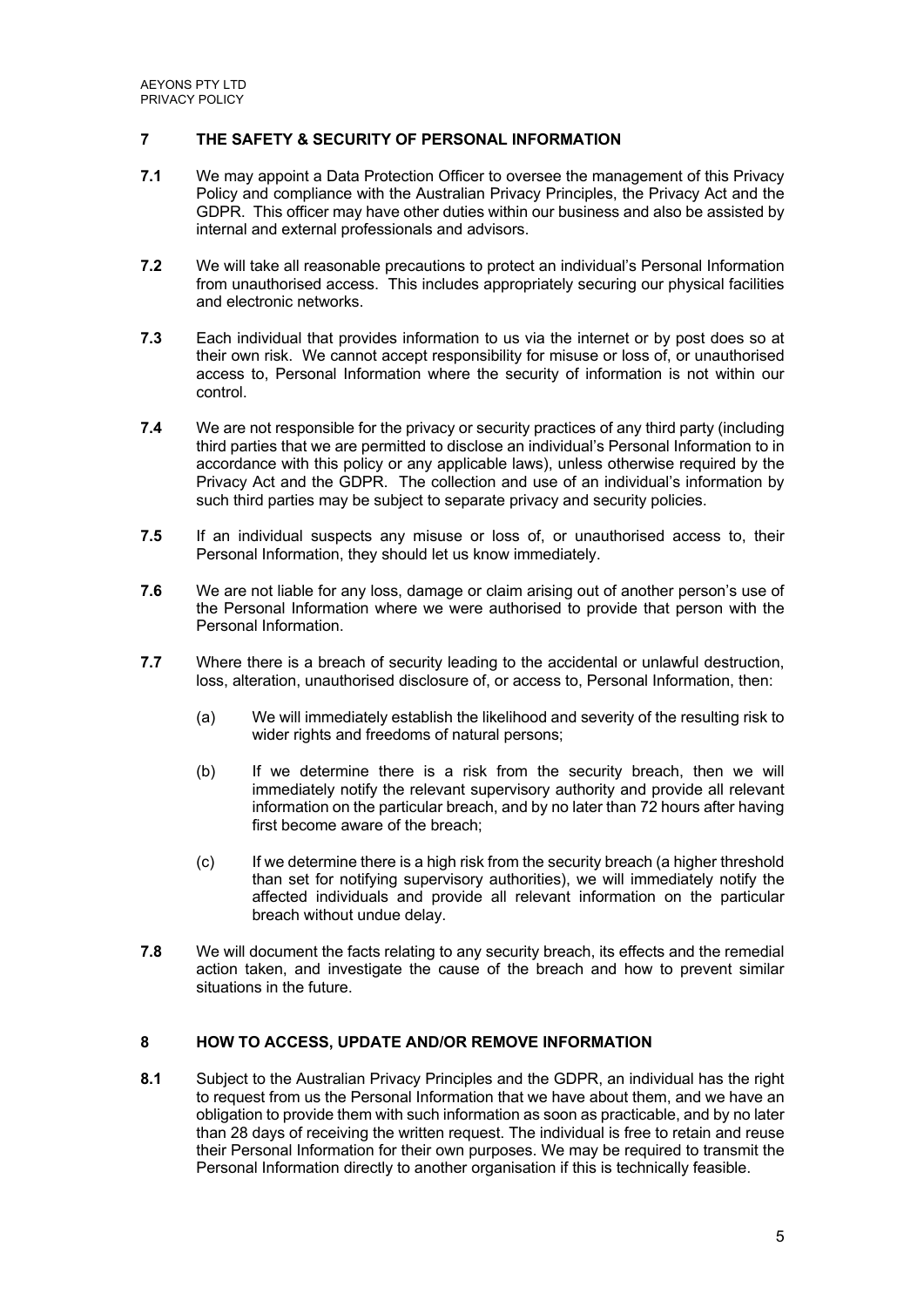AEYONS PTY LTD PRIVACY POLICY

- **8.2** If an individual cannot update their own information, we will correct any errors in the Personal Information we hold about an individual within 28 days of receiving written notice from them about those errors, or two months where the request for rectification is complex.
- **8.3** It is an individual's responsibility to provide us with accurate and truthful Personal Information. We cannot be liable for any information that is provided to us that is incorrect.
- **8.4** Where a request to access Personal Information is manifestly unfounded, excessive and/or repetitive, we may refuse to respond or charge an individual a reasonable fee for our costs incurred in meeting any of their requests to disclose the Personal Information we hold about them. Where we refuse to respond to a request, we will explain why to the individual, informing them of their right to complain to the supervisory authority and to a judicial remedy without undue delay and at the latest within 28 days.
- **8.5** We may be required to delete or remove all Personal Information we have on an individual upon request in the following circumstances:
	- (a) Where the Personal Information is no longer necessary in relation to the purpose for which it was originally collected and/or processed;
	- (b) When the individual withdraws consent;
	- (c) When the individual objects to the processing and there is no overriding legitimate interest for continuing the processing.
	- (d) The processing of the Personal Information was otherwise in breach of the GDPR;
	- (e) The Personal Information has to be erased in order to comply with a legal obligation; and/or
	- (f) The Personal Information is in relation to a child.
- **8.6** We may refuse to delete or remove all Personal Information we have on an individual where the Personal Information was processed for the following reasons:
	- (a) To exercise the right of freedom of expression and information;
	- (b) To comply with a legal obligation for the performance of a public interest task or exercise of official authority.
	- (c) For public health purposes in the public interest;
	- (d) Archiving purposes in the public interest, scientific research historical research or statistical purposes; or
	- (e) The exercise or defence of legal claims.

# **9 COMPLAINTS AND DISPUTES**

- **9.1** If an individual has a complaint about our handling of their Personal Information, they should address their complaint in writing to the details below.
- **9.2** If we have a dispute regarding an individual's Personal Information, we both should first attempt to resolve the issue directly between us.